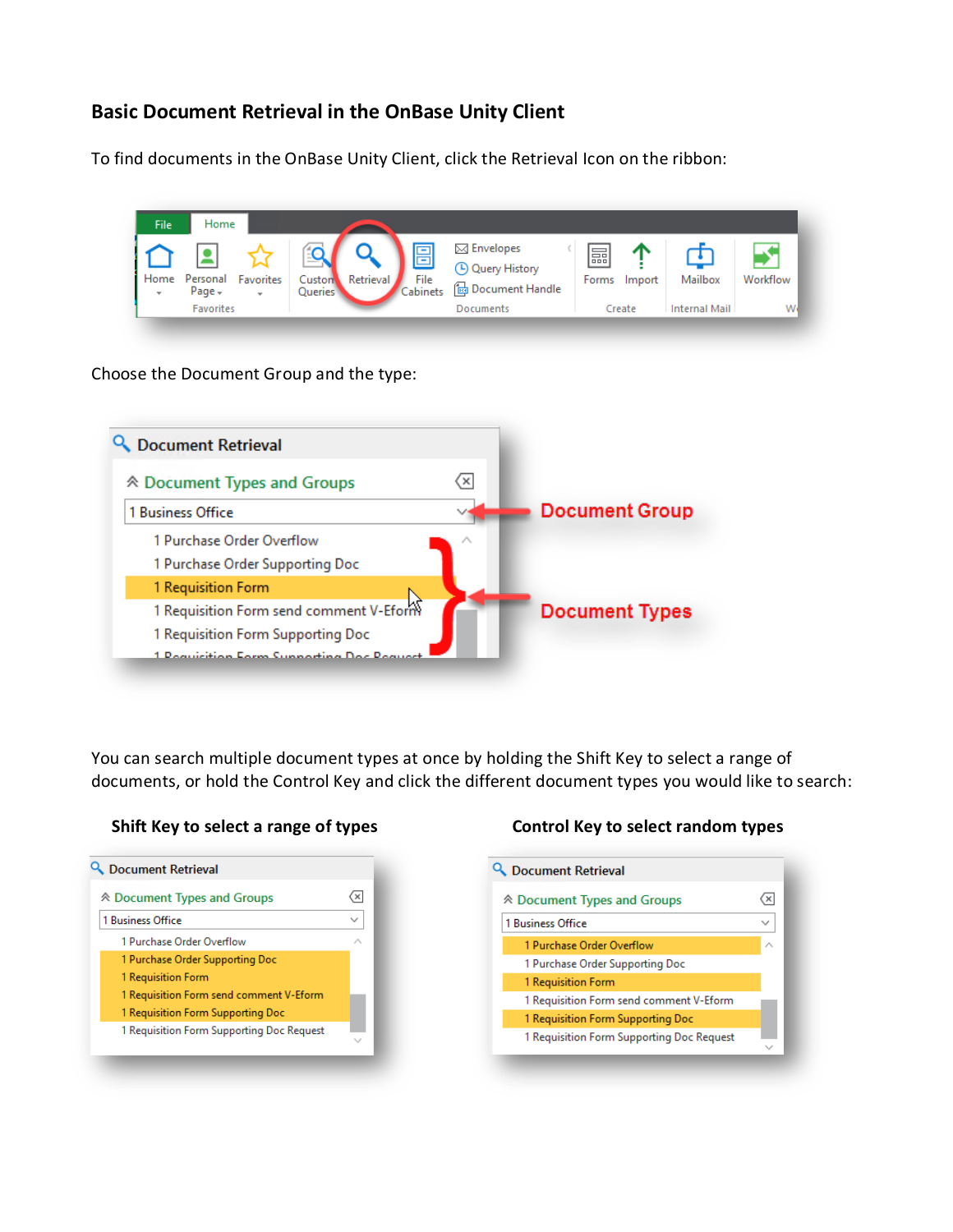Once you have selected the document type/s the Keyword Panel will open display the keywords used for indexing. For searches across multiple documents, only the common keywords will display.

The search panel gives you the option to search for the document by:

- The date or date range that it was **added to OnBase;**
- Specific keywords that were used to index the document;
- A text search for words that might be on the document;
- Notes that might have been added to the document.

## **DATE RANGE SEARCH**

Date range searches allow you to select a range or a specific **date that the document entered Onbase.**

## **KEYWORD SEARCH**

Searching by keywords will bring back the document types you selected that have been indexed with that exact keyword. You can search more than one keyword to narrow the results. For instance, enter both a date and a vendor name.

Note in the example, there is a date range option **and** a Date option. The difference is the date range search looks for the day the document **entered** OnBase. The Date field is the date that was on the document itself.

Additionally, you can broaden your search by opening a second instance of a field. An example would be If you want to find all checks written to Smith and to Jones, you would double click the label of the Vendor Name (highlighted in the image). That brings up a second search box.

Note the operators at the end of the search fields. You will also notice that some fields had drop down arrows to help you find keywords.

You can also use a wildcard (\*). This is very helpful if you are unsure of the name or the spelling.





| To 8/2/2017<br>From 6/2/2017     |  |
|----------------------------------|--|
| 1 Date                           |  |
| 1 Vendor Name                    |  |
| discussion of the first party of |  |

| 1 Vendor Name |   |     |
|---------------|---|-----|
| <b>SMITH</b>  | ∀ | And |
| 1 Vendor Name |   |     |
| <b>JONES</b>  |   |     |

| 1 Vendor Name  |         |
|----------------|---------|
| ACME*          |         |
| 1 Requisition# | $l = l$ |